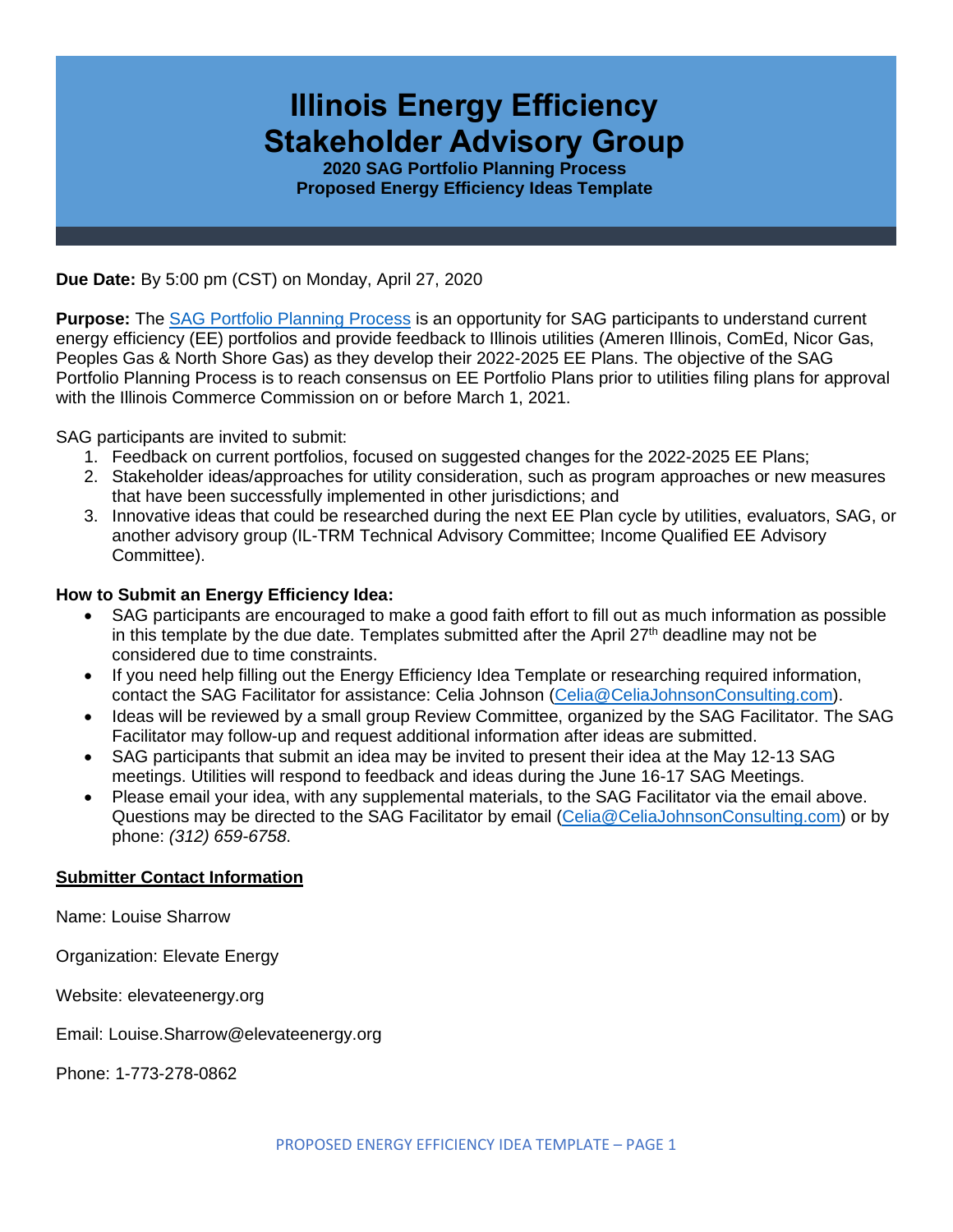# **Energy Efficiency Idea Questions**

Please check the boxes below to identify 1) the type of idea; 2) which Illinois utility or utilities will be impacted by the idea; and 3) which EE sector the idea impacts.

| <b>Check</b> | Type of Energy Efficiency Idea  |
|--------------|---------------------------------|
|              | New Measure or New Program Idea |
| ⊠            | Proposed Program Approach       |
|              | Innovative Idea                 |

| <b>Check</b> | Illinois Utility Impacted by Energy Efficiency Idea |
|--------------|-----------------------------------------------------|
|              | Ameren Illinois                                     |
|              | ComEd                                               |
|              | Nicor Gas                                           |
|              | Peoples Gas & North Shore Gas                       |
| ⊠            | All Illinois Utilities                              |

| <b>Check</b> | <b>Energy Efficiency Sector Targeted by Energy Efficiency Idea</b>           |
|--------------|------------------------------------------------------------------------------|
|              | Residential Customers – Single Family (non-income qualified/income eligible) |
| ⊠            | Residential Customers – Multifamily (non-income qualified/income eligible)   |
|              | Residential Customers – Single Family Income Qualified/Income Eligible       |
| ⊠            | Residential Customers – Multifamily Income Qualified/Income Eligible         |
|              | Small Business Customers (commercial & industrial sector)                    |
|              | Medium/Large Business Customers (commercial & industrial sector)             |
|              | Other (research & development, emerging technologies, market transformation) |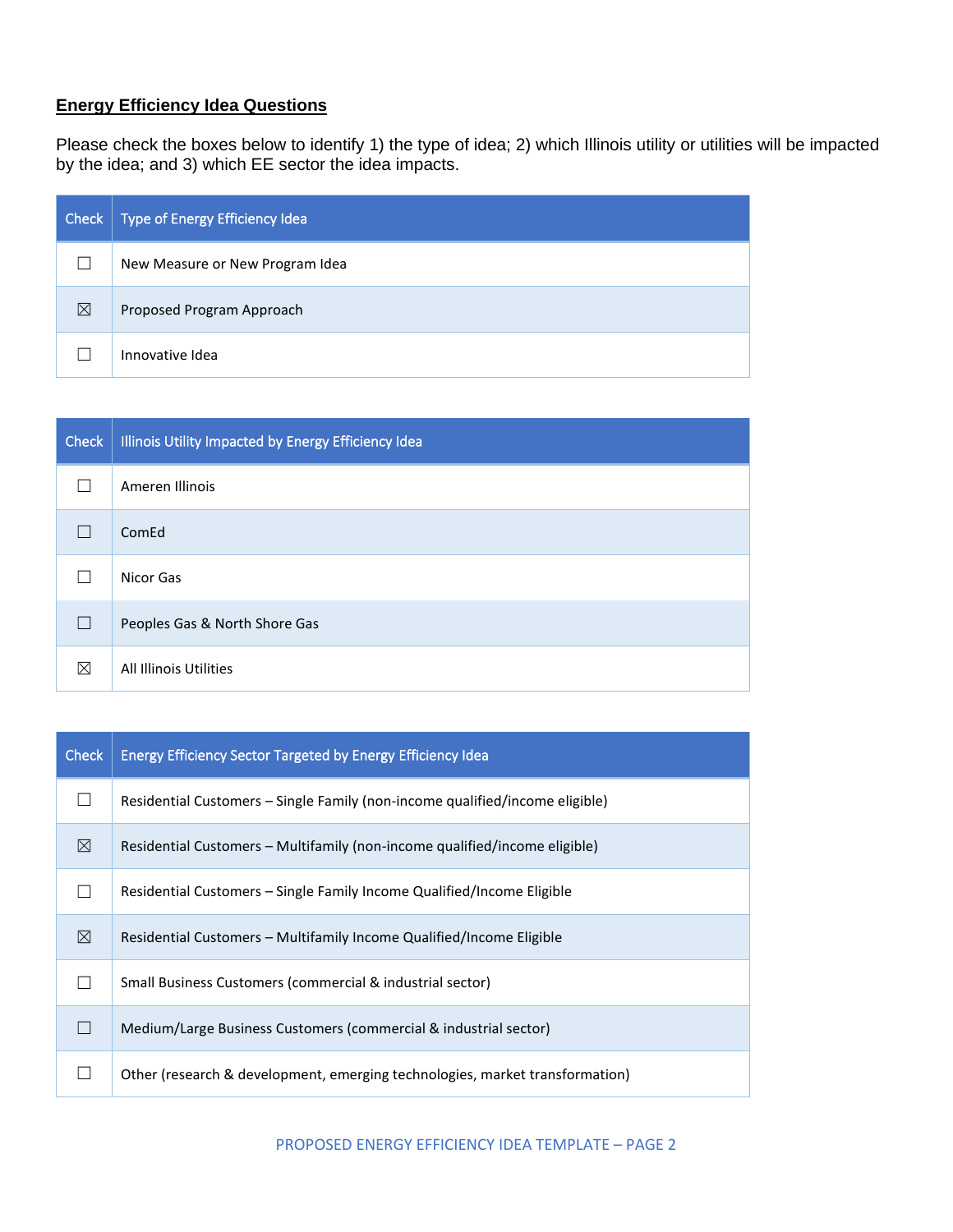### **Additional Questions**

1. **Description of Idea:** Describe the proposed idea, including the purpose of the suggested idea and rationale. Describe whether this is an idea that could be implemented in an existing EE program, or whether the idea involves establishing a new measure or program. Please indicate whether additional research may be required before implementation.

*Questions to consider: What issue will this proposed change resolve? Will the proposed change increase participation and result in increased energy savings? Will this reduce costs? Will this increase customer satisfaction? Will this help achieve statutory goals? Will this help increase program penetration?* 

This idea is to integrate a tiered incentive approach into the multifamily programs. A tiered incentive offers greater energy efficiency incentives as a building does more measures/generates a higher percentage of savings. Not only does this encourage building owners to do more energy measures at their property, it can make it easier or more attractive for them to do larger and more capital-intensive projects as the incentives become deeper. Particularly for income-eligible multifamily properties, providing deeper incentives for capital projects can facilitate more investment in energy work. Because the incentives are tiered, it still leaves room for building owners to pursue energy efficiency in a similar way that they do now to ensure maximum participation but makes it easier to level up for those who choose to do.

This approach can help with utility and statutory goals by increasing the energy savings achieved and improving some implementation efficiency by increasing the savings achieved per building engaged. It should increase penetration of deeper and/or more costly and/or longer lifetime measures with persistent savings which is also a statutory goal. It would not necessarily impact the number of customers that participate, unless it was able to better serve those buildings that are going through a large rehab that right now are not a perfect fit for either the new construction or retrofit programs (for income-eligible).

Tiered incentives could also be used to integrate and promote renewables, net zero, and/or electrification with the energy efficiency projects, by including extra tiers or bonuses for including those components.

2. **Implementation:** How will this idea be delivered to the target market? Describe marketing strategies used to reach the target market and minimize market confusion.

There are a variety of ways tiered programs can be set up (see Question 3 for some examples), including multiple pathways or basing it on percentage of savings achieved or different levels of prescriptive savings. These incentive structures could be incorporated into the existing programs and use those existing marketing channels, which should not increase market confusion as these programs already exist. For buildings going through the program, the energy assessment reports would show the potential energy and cost savings and available incentives at different tiers to help them make informed decisions, as is the case now, and can be structured to help encourage and deeper retrofits and make it as easy as possible. This will rely more on knowledgeable program staff than a large marketing campaign.

3. **Background:** Describe where the idea originated from, including whether this idea has been successfully implemented in other jurisdictions. Provide specific background information that will help utilities and SAG participants understand the proposed idea.

*Questions to consider: In what jurisdiction has this idea been successfully implemented? Do you have information on eligible customers, participation achieved, and/or savings achieved? Do you have access to reports describing the successful idea / program approach?* 

This idea has been successfully implemented in a number of multifamily programs, both income eligible and market rate, and for retrofits, rehabs, and new construction. It is listed as one of the best practices for multifamily programs in [this ACEEE report](https://www.aceee.org/files/pdf/resource/revising-multifamily-incentive-structure.pdf) (worth noting that at least one IL multifamily program is already following the remaining best practices suggested in this report). Some example programs include:

- NYSERDA in New York offers a [five-tier program,](https://www.nyserda.ny.gov/All-Programs/Programs/MPP-Existing-Buildings/Incentives-and-Financing)
- Oregon Housing and Community Services provides a good model for a [multi-pathway approach,](https://oregonmultifamilyenergy.com/wp-content/uploads/2019/10/OHCS-Multifamily-Energy-Program-Manual-1.pdf)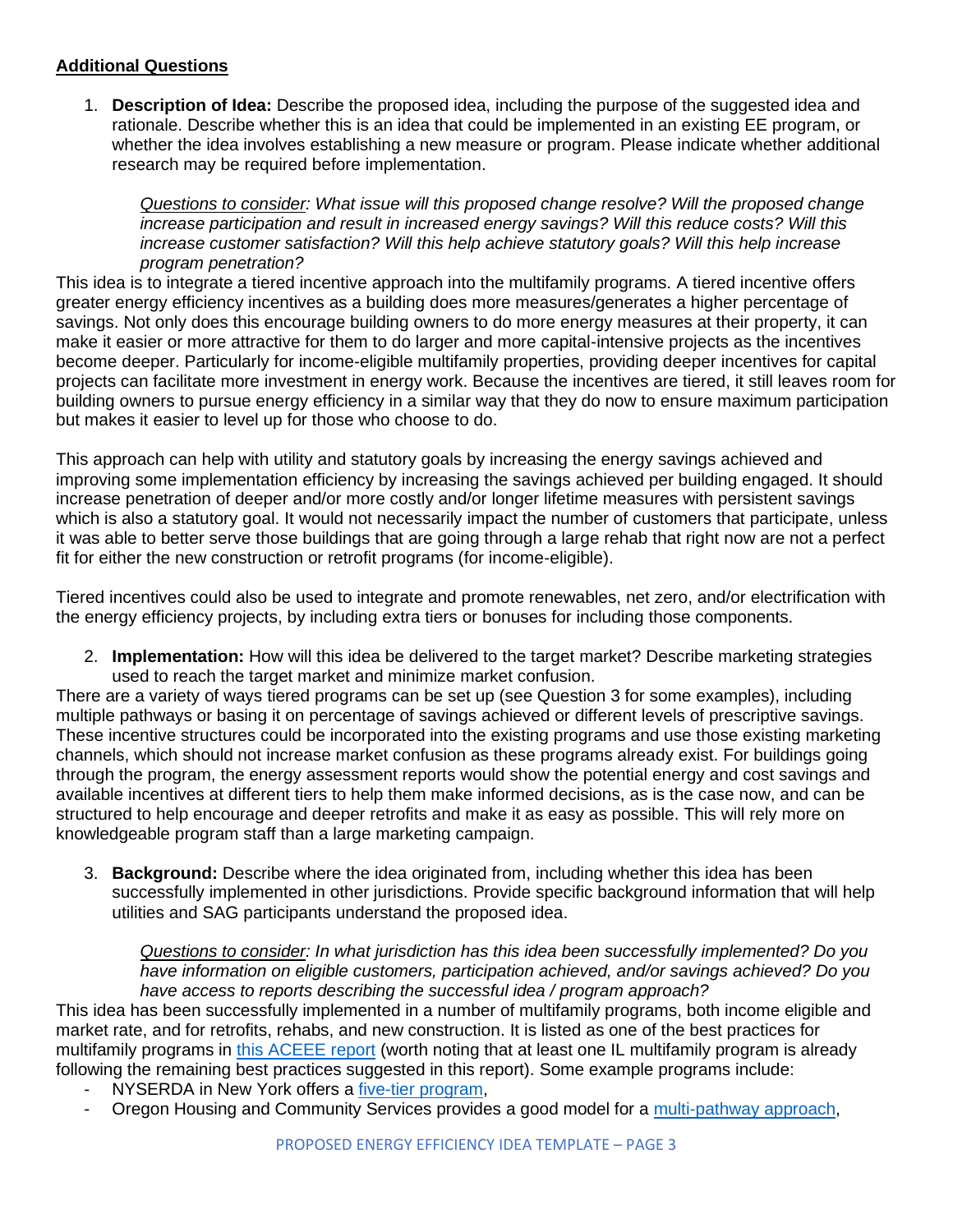- SMUD in Sacramento offers [escalating incentives](https://www.smud.org/en/Business-Solutions-and-Rebates/Business-Rebates/Multi-Family-Housing-Rebates/Multi-Family-Custom) as well as higher incentives for income-eligible properties (and also still offers the standard prescriptive option to ensure wide options for participation)
- Delaware SEU offers an Affordable Multifamily program with an [existing building path](https://www.energizedelaware.org/residential/affordable-multifamily-housing/) that provides tiered incentives

Beside adjusting the program processes and pathways, tiered programs require truly more impactful incentives at the higher tiers, so available incentive amounts would need to increase from current levels for the higher tiers, both in order to make the deeper retrofits feasible and in order to not block out those owners who would participate now at the lowest tier but aren't able to go deeper. Moving to tiering should not make programs less attractive for any customer segment at the expense of making it more attractive for a smaller group (particularly for the income-eligible segment).

4. **Idea Impact:** Provide additional information on the customer segment that will be targeted with the program idea, including how and why this idea will have a positive impact on customers participating in Illinois EE programs.

*Questions to consider: What level of impact will this idea have on current EE programs? How much additional market share do you estimate this change will impact?*

All multifamily, from retrofit to rehab to new construction, could potentially be a fit for this program model. The incentives should be scaled higher for the income-eligible segment, consistent with current practice, which will help achieve deeper savings across all segments and ensure equitable access to energy efficiency opportunities. This will have a positive impact on participating customers as it adds more opportunity for them to achieve higher savings and receive higher incentives to facilitate that work. Deeper retrofits have a long lasting impact on the buildings by reducing operating costs, increasing cash flow and stabilizing the building (thereby preserving affordable housing in that customer segment), increasing tenant comfort and reducing turnover, and ensuring persistent and long lasting energy savings.

5. **Duration:** Is this idea intended to be offered for the duration of the 4-year EE Plan or as a pilot measure or program?

This would be for the full 4-year Plan. Larger projects have longer timelines so ensuring constancy across years is key to building customer trust and confidence in the offering.

6. **Estimated Budget:** Provide the total estimated budget for each program year (2022 – 2025). Budget could be consistent with current multifamily program budgets but is scalable to more sizes depending on portfolio needs. As incentives would need to increase, total budget would also need to increase if continuing increased participation in terms of number of buildings is a goal.

7. **Estimated Participation:** Provide participation totals for each program year (i.e. number of measures installed, number of customer participants, etc.)

Participation is likely similar to current participation in terms of number of buildings but should increase participation in terms of number of measures installed and especially increase number of higher-cost, longerlife measures.

## **Sources**

If any sources will be useful to Illinois utilities in reviewing ideas, please either provide links within this template or send attachment(s) to the SAG Facilitator with the Energy Efficiency Idea submittal.

In-text links are duplicated here for reference:

ACEEE Report: <https://www.aceee.org/files/pdf/resource/revising-multifamily-incentive-structure.pdf> NYSERDA Program: [https://www.nyserda.ny.gov/All-Programs/Programs/MPP-Existing-Buildings/Incentives](https://www.nyserda.ny.gov/All-Programs/Programs/MPP-Existing-Buildings/Incentives-and-Financing)[and-Financing](https://www.nyserda.ny.gov/All-Programs/Programs/MPP-Existing-Buildings/Incentives-and-Financing)

Oregon Program: [https://oregonmultifamilyenergy.com/wp-content/uploads/2019/10/OHCS-Multifamily-Energy-](https://oregonmultifamilyenergy.com/wp-content/uploads/2019/10/OHCS-Multifamily-Energy-Program-Manual-1.pdf)[Program-Manual-1.pdf](https://oregonmultifamilyenergy.com/wp-content/uploads/2019/10/OHCS-Multifamily-Energy-Program-Manual-1.pdf)